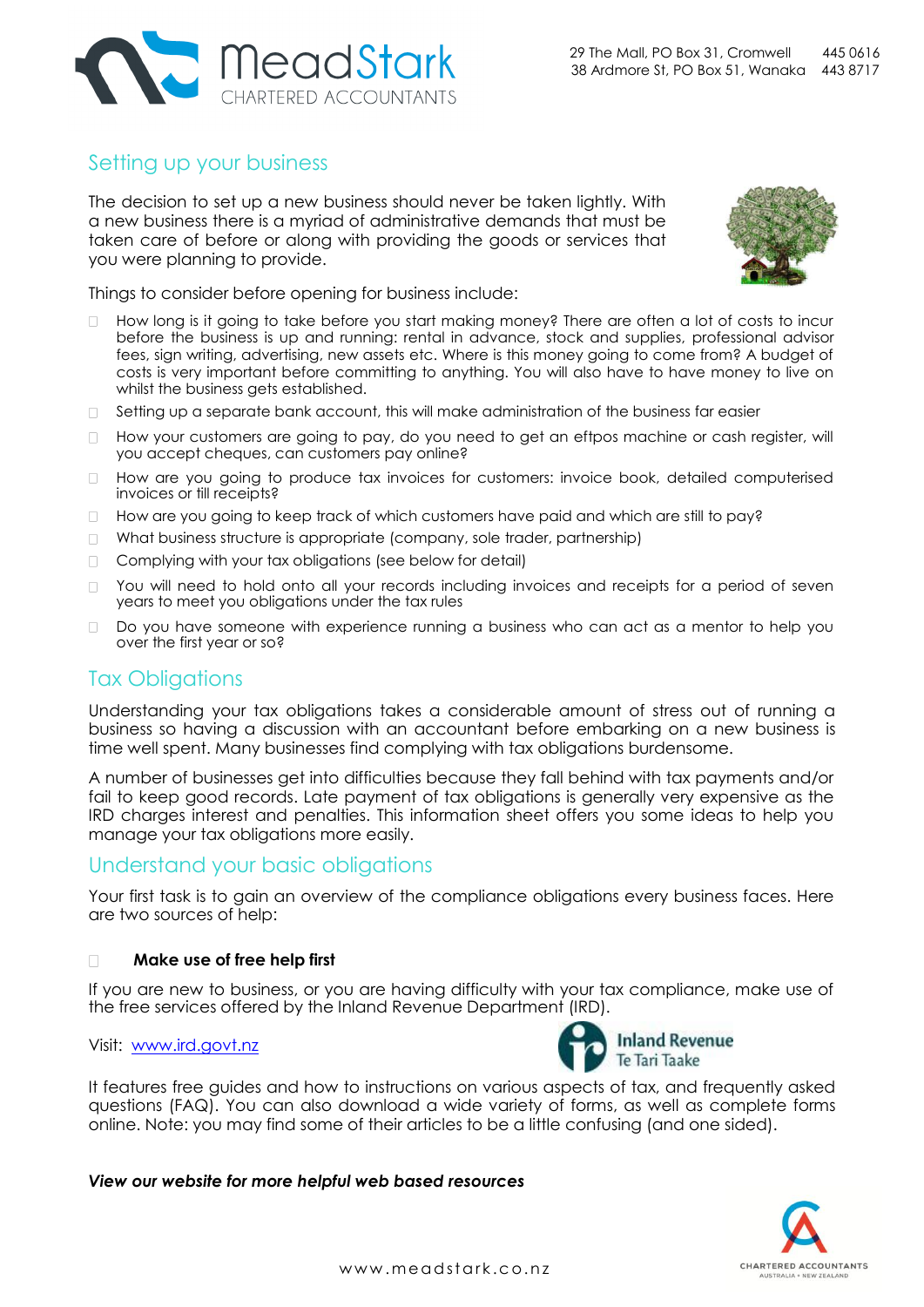

### **Chartered accountants provide the best advice**

Few businesses achieve success without the help of good advisors. Here are some of the benefits of using a chartered accountant as your tax agent submitting tax returns on your behalf and as a tax advisor

 $\checkmark$ 

Chartered accountants deal with tax issues every day and keep up with the latest tax rulings and changes. It makes more sense to use a specialist than to divert your energies from your core business  $\checkmark$  activities, in an attempt to keep up with changes that might affect your business.

- A chartered accountant can help you set up a good record keeping system and a calendar of tax returns to streamline your tax compliance, reducing the time you spend calculating your tax obligations and likely reducing the cost of tax compliance.
- $\checkmark$ You'll get reminders of due dates for terminal & provisional tax, helping you to avoid late payment penalties.
- $\checkmark$ Submitting your end of year tax returns is time consuming and tricky for beginners. Your chartered accountant has the experience of preparing many returns each year.
- A chartered accountant can help you claim all the expenses you're entitled to and are likely to be aware of more than you are.
- $\checkmark$ A chartered accountant can advise you of the best structure for your business to meet your needs and protect your assets  $\checkmark$
- You also get advice on issues such as the tax advantages of leasing versus buying equipment, using a private vehicle or company car, and other tax matters.

If you consult your accountant more regularly than just for end of year accounts, you should expect to pay more for the service. Remember though, that low fees are not as important as the value the chartered accountant can add to your business. Mead Stark prides itself on offering high quality advice at a competitive price.

## A tax compliance overview

The four main taxes that most new business owners will encounter: income tax, PAYE, GST and ACC levies.

#### **Managing your income tax**   $\Box$

Income tax is payable on the net profit or surplus of your business. That is the difference between your business income (for the goods and services you sell) and your tax deductible business expenses.

Generally, claimable business expenses are those expenses incurred in the production of goods and services for sale. Some typical business expenses you can claim include office rent, stationery and supplies, wages, electricity, business phone, etc.

The capital you introduced into business or drawings you take out are not taxable. Also, all plant and equipment you buy for the business must be depreciated over a period of time (so that you can only claim a percentage of the costs each year).

### **Income tax in your first year of business**

Many people starting out in business are under the illusion that they don't have to pay tax in the first year. This is certainly not the case. The illusion of a 'tax holiday' comes about because the income of a new business cannot be properly assessed until the first year's accounts have been completed. Tax is then due on the net profit (if there is any).

If there is a profit, the business may be required to pay provisional tax during the course of the following year, based on the results of this first year, plus a percentage for growth in the coming year, or an estimate of likely profits in the year ahead.

**Many new businesses find this 'double' tax bill in the second year (tax on the first year's trading, plus provisional tax for the second years trading) a difficult burden, as they have not made suitable provision for the tax payments.**

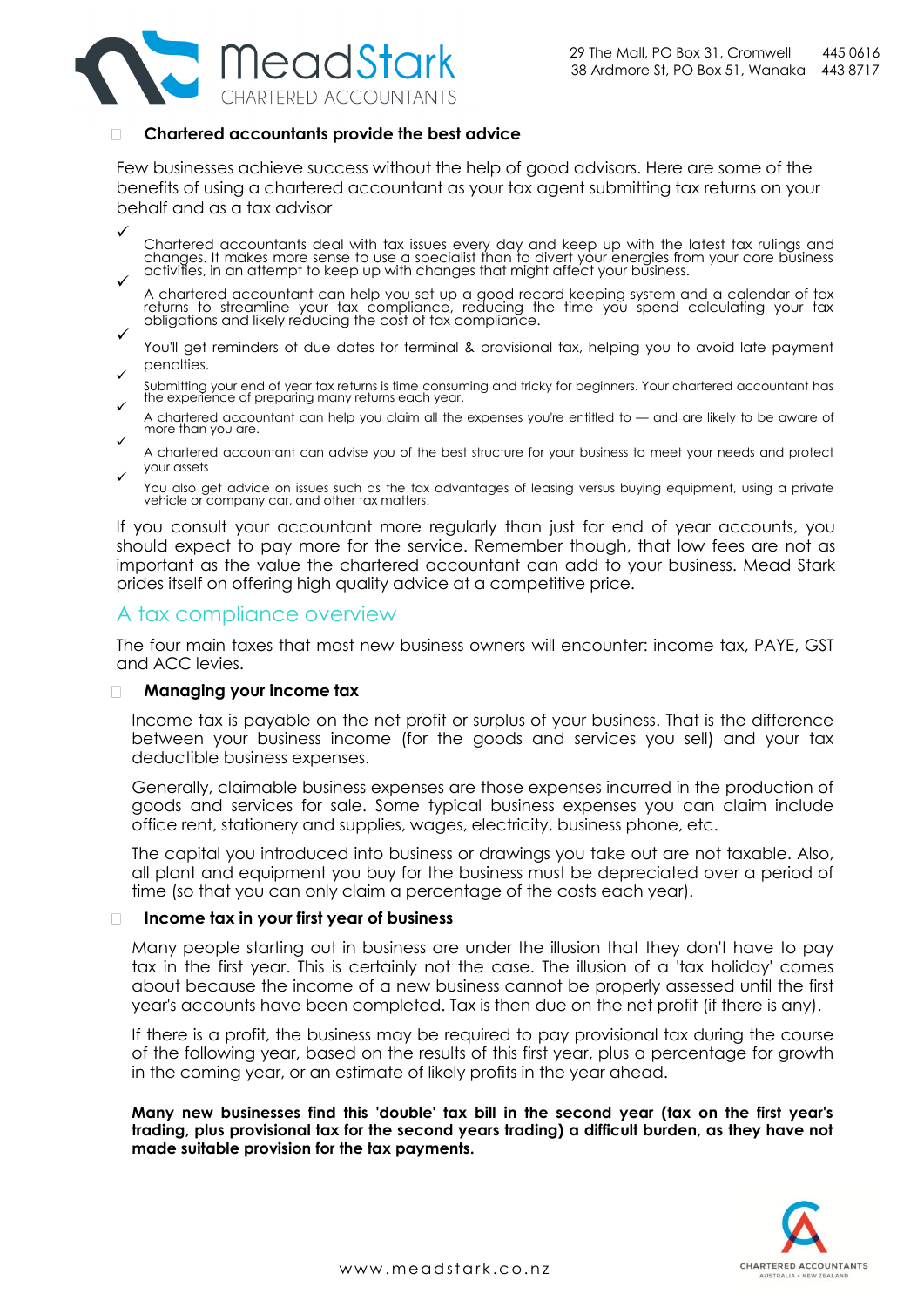

Provisional tax is similar to PAYE for a wage or salary earner: it is a way of spreading out taxes for a business, so that instead of the business facing one large tax bill at the end of the year, the payments are evened out during the course of the year. The tax is called 'provisional' because the amounts are only an estimate, until the actual net income is determined at the end of the trading year.

The difference between the tax on actual net income and the provisional tax paid is sorted out in a terminal tax payment. This could mean an additional payment (if the business has done better than expected and not enough tax has been paid) or a refund from the IRD (if the reverse is true).

Your accountant will help you sort out the calendar of dates involving provisional and terminal tax and explain the process more fully to you. You can also download a tax calendar (covering all tax payments) from the IRD's website.

#### $\Box$ **Dealing with the Goods and Services Tax**

You must register for GST if your business income exceeds \$60,000 per year. This means that you must add GST to all your invoices, but you gain the benefit of being able to claim back the GST you pay on business expenses. You are required to pay the difference between GST gathered on income and GST spent on expenses calculated on GST returns that you submit periodically.

Smaller businesses with a turnover of below \$500,000 per year have a choice between filing GST returns monthly, 2 monthly, or every 6 monthly.

At start-up you might typically get a GST refund because your expenses have been higher than your income. However, once you are up and running you should expect to be making GST payments as your income should exceed to GST expenses. If you keep getting GST refunds, your business is likely to be losing money!

GST returns are simpler to manage than the end of year accounts used to calculate income tax, and many businesses complete the GST returns themselves. The task is made easier still if you use an accounting software program that allows you generate GST returns at the click of a button. Mead Stark can help you get set up for this.

You will need some advice at the beginning from your chartered accountant on how best to make the returns, which items (such as bank charges, wages) carry no GST, and how to handle other adjustments (such as exported goods, or zero GST rated supplies).

### **Avoid the cashflow trap**

Remember that any GST you collect on invoices does not belong to you. Do not fall into the trap of using the GST you accumulate from customers to help fund your business.



### **PAYE Tax**

If you employ staff you must always deduct PAYE (pay as your earn) tax. If the PAYE for your business is less than \$500,000 p.a. you must pay IRD monthly, due on the 20th of the following month. Larger businesses where their annual PAYE is more than \$500,000 are required to pay twice monthly, and must file their PAYE electronically.

In addition to PAYE, employers may also need to undertake deductions for: student loan repayments, child support, KiwiSaver, ESCT or any benefits, bonuses or other allowances.

#### **ACC Levies**   $\Box$

As an employer, or if you are self-employed, you are responsible for paying the annual ACC levy, which provides cover and compensation for work-related injuries. Your annual levy is based on the type of industry you are working in and the amount you pay in wages and/or your annual income. Be aware that if this is the first year of trading ACC levies are calculated based on the reported wages for the year which can only be calculated once the year is finished so the first ACC bill will cover 2 years, for the year passed and the year coming up.